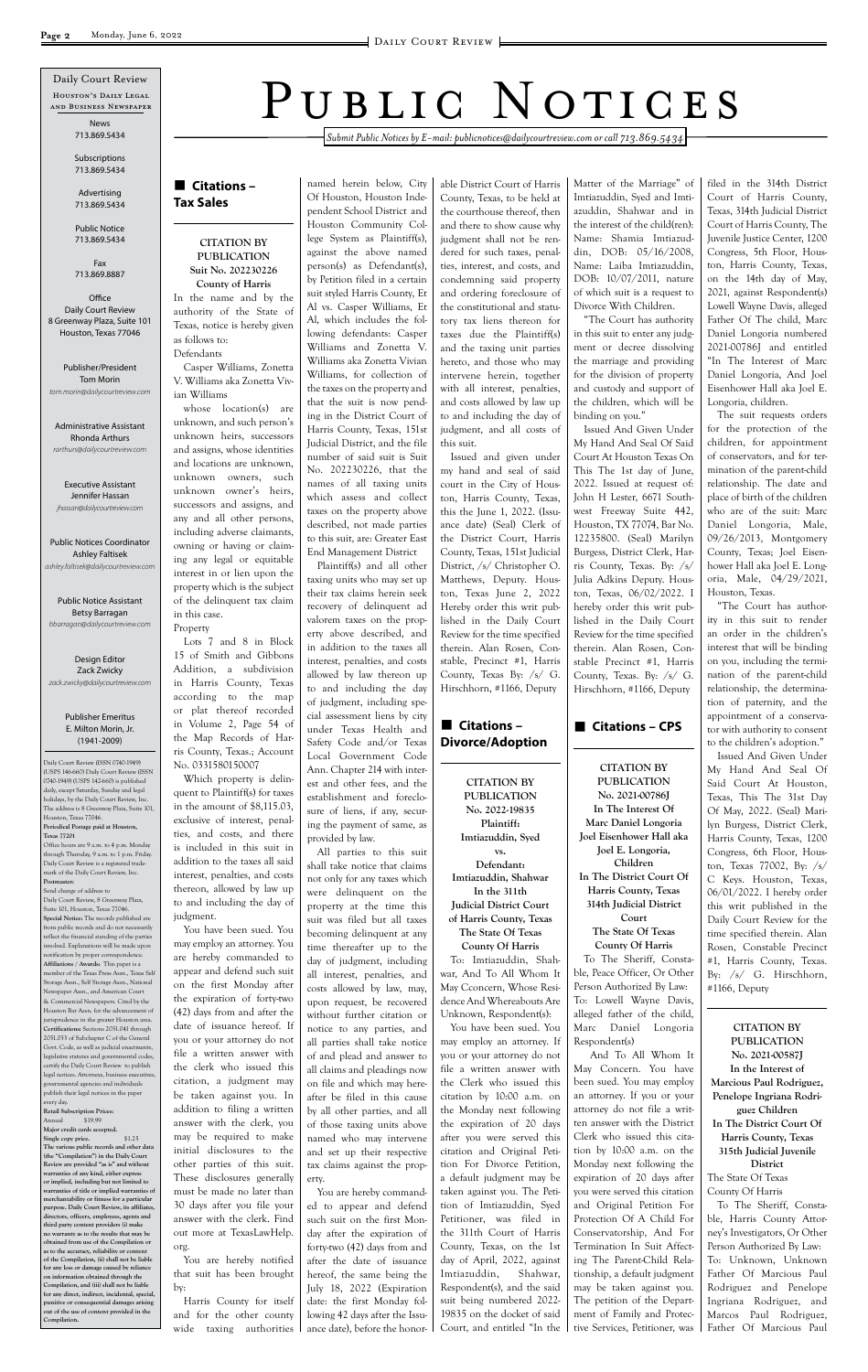

Rodriguez and Penelope Ingriana Rodriguez Respondent(s)

And To All Whom It May Concern. You have been sued. You may employ an attorney. If you or your attorney do not file a written answer with the District Clerk who issued this citation by 10:00 a.m. on the Monday next following the expiration of 20 days after you were served this citation and First Amended Petition For Protection Of A Child For Conservatorship And For Termination In Suit Affecting The Parent-Child Relationship, a default judgment may be taken against you.

The petition of Department of Family and Protective Services, Petitioner, was filed in the 315th Court of Harris County, Texas, The Juvenile Justice Center, 1200 Congress, Houston, Texas, on the 5th day of April, 2022, against Respondent(s) Unknown Father Of Marcious Paul Rodriguez And Penelope Ingriana Rodriguez, and Marcos Paul Rodriguez, Father Of Marcious Paul Rodriguez And Penelope Ingriana Rodriguez numbered 2021-00587J and entitled "In The Interest of Marcious Paul Rodri-

guez And Penelope Ingriana Rodriguez, children".

The suit requests orders for the protection of the children, for appointment of conservators, and for termination of the parentchild relationship. The date and place of birth of the children who are the subjects of the suit: Marcious Paul Rodriguez, Male, 05/16/2017, Houston. Harris County, Texas; Penelope Ingriana Rodriguez, Female, 03/14/2019, Houston, Harris County, Texas.

"The Court has authority in this suit to render an order in the children's interest that will be binding on you, including the termination of the parent-child relationship, the determination of paternity, and the appointment of a conservator with authority to consent to the children's adoption."

Issued And Given Under My Hand And Seal Of Said Court At Houston, Texas, This The 31st Day Of May, 2022. (Seal) Marilyn Burgess, District Clerk, Harris County, Texas, 1200 Congress, 6th Floor, Houston, Texas 77002, By: /s/ C. Keys, Deputy. Houston, Texas, 06/01/2022. I hereby order this writ published in the Daily Court Review for the time specified therein. Alan Rosen, Constable Precinct #1, Harris County, Texas. By: /s/ G. Hirschhorn, #1166, Deputy

#### ■ Storage Notices

**Notice of Self Storage Sale** Please take notice BullsEye Storage - Airline Dr. located at 1715 Airline Dr., Houston TX 77009 intends to hold a public sale to the highest bidder of the property stored by the following tenants at the storage facility. The sale will occur as an online auction via www.storagetreasures.com on 6/21/2022 at 10:00am. Unless stated otherwise the description of the contents are household goods and furnishings. Guadalupe Garcia; Clarisa Cervantes Reyes; Elizabeth Byoutan; Francisco Cardenas; Tiara Symon Janice Hardiman; David Michael Howell; Carl Echols Jr; Matthew Cole Sparkman; Elizabeth Eve Deanda; Monica Marie Flores; Tiffany Michelle Musterman; Isabel A Mata; Lakendra Monick McCants; Ramon Leonard Jr Robles; Russell Thomas Jr; Melody R Haynes; Cindy Ramirez; Raquel Barajas. All property is being stored at the above self-storage facility. This sale may be withdrawn at any time without notice. Certain terms and conditions apply. See manager for details. 6-6-22;6-13-22-2-af

**Notice of Self Storage Sale** Please take notice Small Town Storage - Houston located at 9900 Rowlett Rd., Houston TX 77075 intends to hold a public sale to the highest bidder of the property stored by the following tenants at the storage facility. The sale will occur as an online auction via www.storagetreasures.com on 6/21/2022 at 10:00am. Unless stated otherwise the description of the contents are household goods and furnishings. Christopher Dominguez Ramirez; Roxanne Carranza; Francisco Ja Santana-Eusebio; Joe White (2 units); Rodney Gray; Adrian Leal; Alexander Becerra; Jaraena Marie Williams; Herbert Bradford; Stephanie Ann Page; Daisy Elia Flores; Patricia Reese; Carrie Mae Walton. All property is being stored at the above self-storage facility. This sale may be withdrawn at any time without notice. Certain terms and conditions apply. See manager for details. 6-6-22;6-13-22-2-af

#### **Notice of Self Storage Sale** Please take notice US Storage Centers - Houston South Loop East located at 7300 South Loop East, Houston, TX 77087 intends to hold a public sale to the highest bidder of the property stored by the following tenants at the storage facility. The sale will occur as an online auction via www. storagetreasures.com on 6/21/2022 at 10:00am. Unless stated otherwise the description of the contents are household goods and furnishings. Monica Ozane; Norma Trejo; Maria Trinidad Flores; Brittney Deshae Walls; Anthony Clark; Hector Manuel Canales; Jose Andres Contreras; Angel Salazar. All property is being stored at the above self-storage facility. This sale may be withdrawn at any time without notice. Certain terms and conditions apply. See manager for details. 6-6-22;6-13-22-2-af

**Notice of Self Storage Sale** Please take notice AC Self Storage – Missouri City located at 2604 FM 1092, Missouri City, TX 77459 intends to hold a public sale to the highest bidder of the property stored by the following tenants at the storage facility. The sale will occur as an online auction via www.storagetreasures. com on 6/21/2022 at 10:00AM. Unless stated otherwise, the description of the contents are household goods and furnishings. Paloma Jazmin Garcia; Dennis Lavern Sanders; Lydia Evans; Linda Y Hightower. All property is being stored at the above self-storage facility. This sale may be withdrawn at any time without notice. Certain terms and conditions apply. See manager for details. 6-6-22;6-13-22-2-af

**Notice of Self Storage Sale** Please take notice BullsEye Storage - Dallas St. located at 3200 W Dallas St., Houston, TX 77019 intends to hold a public sale to the highest bidder of the property stored by the following tenants at the storage facility. The sale will occur as an online auction via www.storagetreasures.com on 6/21/2022 at 10:00am. Unless stated otherwise the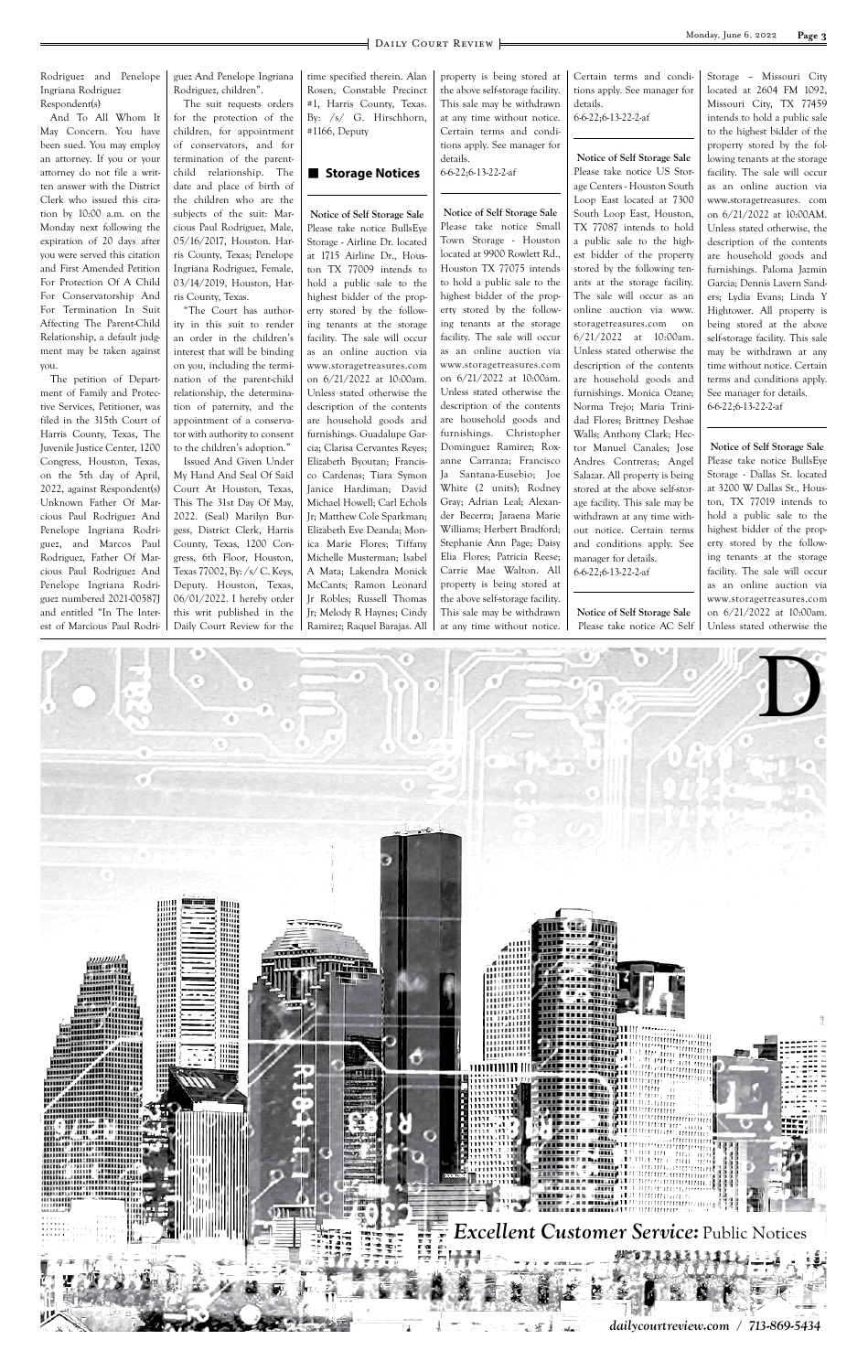description of the contents are household goods and furnishings. Tiffany Nicole Espocito; Deshawn de Mon M Caldwell; Joshua Adam Hancock. All property is being stored at the above self-storage facility. This sale may be withdrawn at any time without notice. Certain terms and conditions apply. See manager for details. 6-6-22;6-13-22-2-af

#### **Notice of Self Storage Sale**

Please take notice US Storage Centers – Houston located at 8909 Hinman Street, Houston, TX 77061 intends to hold a public sale to the highest bidder of the property stored by the following tenants at the storage facility. The sale will occur as an online auction via www.storagetreasures. com on 6/21/2022 at 10:00am. Unless stated otherwise the description of the contents are household goods and furnishings. Quintin Jabari Doe; Kadija Janae-Lynn Mosley; Anthony Wayne Offord Jr.; Tiphanie Monique Harris; Christopher Allen Metcalf; Michael Richard; Kenith Buchanan; Yessenia Lambert AKA Yessenia Dorinn Lambert. All property is being stored at the above self-storage facility. This sale may be withdrawn at any time without notice. Certain terms and conditions apply. See manager for details.

6-6-22;6-13-22-2-af

#### **Notice of Self Storage Sale** Please take notice US Stor-

age Centers – Pasadena located at 7905 Spencer Highway, Pasadena, TX 77505 intends to hold a public sale to the highest bidder of the property stored by the following tenants at the storage facility. The sale will occur as an online auction via www.storagetreasures.com on 6/21/2022 at 10:00am. Unless stated otherwise the description of the contents are household goods and furnishings. Magdalene Armstrong; Robert W Murphy; Adolph Wilbert

Tyler; Floyd Stewart; Tamy Vernice Walker. All property is being stored at the above self-storage facility. This sale may be withdrawn at any time without notice. Certain terms and conditions apply. See manager for details. 6-6-22;6-13-22-2-af

#### **NOTICE OF PUBLIC SALE**

To satisfy a landlord's lien, PS Retail Sales, LLC will sell at public lien sale on June 22, 2022, the personal property in the below-listed units, which may include but are not limited to: household and personal items, office and other equipment. The public sale of these items will begin at 08:00 AM and continue until all units are sold. Lien sale to be held at the online auction website, www.storagetreasures.com, where indicated. For online lien sales, bids will be accepted until 2 hours after the time of the sale specified.

#### **PUBLIC STORAGE # 27351, 22394 W FM-1097, Montgomery, TX 77356 Time: 08:00 AM Sale to be held at www.stor-**

**agetreasures.com.** Wanda Hubbard Hubbard, Wanda; Clark, Rachel; Elders, Shasta; Brown, Bobby ; Mcbride, Shanique; Mimms, Johnny; Eliazar, Bobbie

**PUBLIC STORAGE # 25927, 1450 I 45 South, Conroe, TX 77304 Time: 08:30 AM Sale to be held at www.stor-**

**agetreasures.com.** Bunty, Bill; Hollis, Joy; Reyes, Jovita; Irizarry, Pedro; Wachel, Matthew; Patt, Markisha; Wilson, Desaray

#### **PUBLIC STORAGE # 25936, 9720 FM 1488 Rd,**

**Magnolia, TX 77354 Time: 09:00 AM**

**Sale to be held at www.storagetreasures.com.**

Hernandez, Gilbert; Paulhill, Sierra; Malcom, Christopher; Taylor, Shelby; Hernandez, Gilbert

**PUBLIC STORAGE # 29244, 33327 Egypt Lane, Magnolia, TX 77354**

**Time: 09:30 AM Sale to be held at www.stor-**

**agetreasures.com.** Parr, Cindy; pike, scott; Garza, Rebecca; Heintz, Brandy; Gallo, Brianna; Rickett, Lydia; Yates, Theresa

**PUBLIC STORAGE # 08446, 24919 North Freeway, Spring, TX 77380**

**Time: 10:00 AM Sale to be held at www.stor-**

**agetreasures.com.** Cummings, Brittany; Cummings, Brittany; Collins-Gambardella, Deborah; Trawick, Michael; Trawick, Michael; McElroy, Nyesha; Watson, Michelle; cooper, Tashenique; Jimenez, Nathan; Corwell, Christopher; Babineaux, Kialonte; Tyler, Samone; Drawsand, Schulonda; Drawsand, Nali;

Lolley, Dacy; Mendoza, Greg; Douglas, Caleb; Willis, Carl; Painter, Shelby; Ramos, Yarra; Deloof, John; Stidd, Balay; Jones, Dolce; White, James; White, James; Fontenot, Monica; White, James

**PUBLIC STORAGE # 27352, 28823 Birnham Woods Dr, Spring, TX 77386 Time: 10:30 AM Sale to be held at www.stor-**

**agetreasures.com.** Bolman, Ashley; Gimbu, Yolander; Gordon, Charmika; Mach, Naomi J; Porchia Ridley And Kinney Foundation Porchia, Latonya; III, Marshall Garrett; Selio, Debra; Henderson, Chassidy; III, Marshall Garrett **PUBLIC STORAGE #** 

#### **25789, 22330 Interstate 45, Spring, TX 77373 Time: 11:00 AM**

#### **Sale to be held at www.storagetreasures.com.**

Thompson, Reginald; Worldwide Trucking Services Deville, Tameka; Johnson, Aschsteion; Aguirre, Ruben; dochwat, gabriela; MCFALLS, KIMBERLY; Atkins, Tierra; Kelly, Mandy; CARR, SHARON; Hyde, Brandi; Owen Swantner, Holli; Jones, Astoryia

**PUBLIC STORAGE # 29220, 2101 Old Holzwarth Rd, Spring, TX 77388**

**Time: 11:30 AM Sale to be held at www.stor-**

**agetreasures.com.**

Swantner, Holli; Aseville Designs LLC Mimms, Johnny; Moore, Whitney; Gilder, Zibora; Martin, Charlene; Williams, Tirkesha; Irving, Joi; Wilbon, Agnes; Gabriel, Dwaine; Gonzalez, Fabian **PUBLIC STORAGE #** 

**27234, 4155 Louetta Rd, Spring, TX 77388 Time: 12:00 PM**

**Sale to be held at www.storagetreasures.com.**

Nalley, Alisha; crochet, anthony; Lieber, Sherry; Belcher, Brandy; Chavis, Varonica; Pratt, Cecil; Glenn, Tracy; Marx, Cassandra; golson, Heather; Lewis, Christopher; Armstrong, Ida **PUBLIC STORAGE #** 

**21705, 4550 Louetta Road, Spring, TX 77388 Time: 12:30 PM**

**Sale to be held at www.storagetreasures.com.**

Deanda, Amanda; Gray, Vanessa; Farquhar, Marjoe; Pearson, Tony; Hatton, Michelle; Epperson, Damien; Taylor, Sharon

**PUBLIC STORAGE # 25940, 18110 Stuebner Air-**

**line Rd, Spring, TX 77379 Time: 01:00 PM**

**Sale to be held at www.storagetreasures.com.**

Mcgwan, Denesha; Acosta, Stephanie; Garner, Nicole PUBLIC STORAGE # 29246, 7520 Grand Pkwy West, Spring, TX 77379 **Time: 01:30 PM**

**Sale to be held at www.storagetreasures.com.**

Delgado, Stephen; Bourdoumis, Nick; Tribue, Jada;

Mothershed, Jimmie; Jones, Leigh; Bagley, Ronald; Brown, Tamara; Swantner, Holli; Geraldo, Matthew; Cantu, Jenifer **PUBLIC STORAGE # 25941, 23222 Kuykendahl Rd, Tomball, TX 77375 Time: 02:00 PM Sale to be held at www.storagetreasures.com.**

Striever, Mario; McLaughlin, Charity; ball, Michelle; Wilkie, Kyle; Davila, Wendy; Stout, Michael; Johnson, Lance; Matthews Jr, Donald Public sale terms, rules, and regulations will be made available prior to the sale. All sales are subject to cancellation. We reserve the right to refuse any bid. Payment must be in cash or credit card-no checks. Buyers

must secure the units with their own personal locks. To claim tax-exempt status, original RESALE certificates for each space purchased is required. By PS Retail Sales, LLC, 701 Western Avenue, Glendale, CA 91201. (818) 244-8080.

6-6-22;6-13-22-2-af

#### **NOTICE OF PUBLIC SALE**

To satisfy a landlord's lien, PS Retail Sales, LLC will sell at public lien sale on June 23, 2022, the personal property in the below-listed units, which may include but are not limited to: household and personal items, office and other equipment. The public sale of these items will begin at 08:00 AM and continue until all units are sold. Lien sale to be held at the online auction website, www.storagetreasures.com, where indicated. For online lien sales, bids will be accepted until 2 hours after the time of the sale specified.

**PUBLIC STORAGE # 29153, 1165 North Loop West, Houston, TX 77008 Time: 08:00 AM**

**Sale to be held at www.storagetreasures.com.** TAMMARO, PAT; Cuenca, Dianna; Green, Jeanie; Petitt, Torrie; Lopez, Eva; Jefferson, Taurus; Goff, Veljona; Rawls, Brittanie; Quinn, Nicole; Ramirez, Jr., Joel; Malone, Shanta; Mont-

gomery, Carlynn; White, Michael; Fernandez, Jennifer **PUBLIC STORAGE #** 

**28113, 2415 Mangum Road, Houston, TX 77092**

**Time: 08:30 AM Sale to be held at www.stor-**

**agetreasures.com.** Gutierrez, Veronica; Griggs, Anthony; Paul, Ally; Blanco, Iriarte; Anthony, Troy; McCall, Kendahl; Ballard, Paul; Coleman, Ronkesia; Bernard, Ephraim lll

**PUBLIC STORAGE # 28123, 11810 Westheimer Road, Houston, TX 77077 Time: 09:00 AM**

**Sale to be held at www.storagetreasures.com.**

Ruiz, Tony; Dailey, David; Jenkins, Jasmaine; Stewart, Erin; Amushan, Mojeed; Jackson, Jeanene; Harwood, Lee; Ngumezi, Marcelina; Follins, sandra; Goolsby, Mark; kelly, John; siceron, Tabitha **PUBLIC STORAGE # 23708, 9223 Long Point, Houston, TX 77055 Time: 09:30 AM Sale to be held at www.storagetreasures.com.** Penrice, Zach; Burlile, Janice; Arteaga, Jasmine; Arteaga, Jasmine; Britton, Paul; Zubieta, Debra; Morales, Gucci; Reado, Janet; Mendez, Angelica; Rodriguez, Antonio **PUBLIC STORAGE # 08404, 2100 North Loop West, Houston, TX 77018 Time: 10:00 AM Sale to be held at www.storagetreasures.com.**

Monjaras, Larry; Broussard, Angela; Castillo, Raymond; Morris, Jesse; Villanueva, Richard; Tramble, Charlotte; IDEUS, ROBERT L.; Ortiz, Oscar; Johnson, Antuan

**PUBLIC STORAGE # 28119, 5323 Milwee Street, Houston, TX 77092**

**Time: 10:30 AM Sale to be held at www.storagetreasures.com.**

Martinez, Celeste; Rankin, Dustin; Oluwashina, Seyi; Maze, Edward; Fernando, Desmond; Rey, Jack; Grant, Dorian; Jones, Yvette; Medina, Erica; enamorado, Karen; Sanchez, Jorge; Fontenot, Raymond; Smith, Hazel; Bazan, Arturo; Singh, Bonita; Malborough, Andrella; Gilder, Destine; Burleson, BRALEN; McDaniel, Meaquiala

**PUBLIC STORAGE # 08427, 2900 Woodland Park Drive, Houston, TX 77082**

**Time: 11:00 AM Sale to be held at www.stor-**

**agetreasures.com.** Ross, Natalie; Ray, Kendrick; valentine, Ebony; Taylor, Kiara; Lindsey, Quintina; Johnson, Shermaine **PUBLIC STORAGE # 20721, 14050 NW Freeway,** 

**Houston, TX 77040 Time: 11:30 AM**

**Sale to be held at www.storagetreasures.com.**

Marquez, Rosalinda; Sr, Joshua Dugar; giles, greg; Marquez, Rosalinda; Matos, Lizbeth; Decuir, David; goff, octavia; Shaw, Rachel; Rochester, Monica

**PUBLIC STORAGE # 25615, 13300 Hempstead Rd, Houston, TX 77040 Time: 12:00 PM**

**Sale to be held at www.storagetreasures.com.**

Malmberg, Dwayne; Rogers, Thomas; Jackson, Royelle; bassoco, Alan; Sanders, Mequone; Vaughn, Julius; Henry, Cassaundra; Richard, Arian; Green, Derrick; Marsh, Jordon; woodard, Jennifer; Salcedo, Chasity; Hooten, Yesenia; Peoples, Promise; Valles, Jorje

**PUBLIC STORAGE # 28114, 2055 Hayes Road, Houston, TX 77077**

**Time: 12:30 PM Sale to be held at www.storagetreasures.com.** AGC castillo, amanda; Foster, Danisha; Jones, Vankey; Green, Shumetria; Williams, Amya; Jones, Takwana; Hills, Terrance; Barnes, Tara; Edwards, DeAndre; Igwonobe, Annette; Morgan, Shariea; Washington, Noia; Agbo, Edmond; gonzales, Edrika; escobedo, Cynthia; Akinrodoye, Titilayo; Bryant, Precious; mann, Damian; Reid, Briana; sutton, Coco; raper, gabriel; McKinney, Arianna; Williams, Damascus; malveaux, Sade; Hodder, Sean; Saucedo, Michael **PUBLIC STORAGE # 23707, 11900 Katy Freeway, Houston, TX 77079**

**Time: 01:00 PM Sale to be held at www.stor-**

**agetreasures.com.** Molineiro, Esteban; Jefferson, Willie; McAdory, Dorene G; Gardner, Emery; Clemons, Octavia; Walton, Donald; Henn, Eric; Trugillo, Tanya; shomaker, Brianna

**PUBLIC STORAGE # 25527, 7715 Katy Freeway, Houston, TX 77024**

**Time: 01:30 PM Sale to be held at www.storagetreasures.com.**

Rideau, Katherine

Public sale terms, rules, and regulations will be made available prior to the sale. All sales are subject to cancellation. We reserve the right to refuse any bid. Payment must be in cash or credit card-no checks. Buyers must secure the units with their own personal locks. To claim tax-exempt status, original RESALE certificates for each space purchased is required. By PS Retail Sales, LLC, 701 Western Avenue, Glendale, CA 91201. (818) 244-8080.

6-6-22;6-13-22-2-af

#### **NOTICE OF PUBLIC SALE**

To satisfy a landlord's lien, PS Retail Sales, LLC will sell at public lien sale on June 24, 2022, the personal property in the below-listed units, which may include but are not limited to: household and personal items, office and other equipment. The public sale of these items will begin at 08:00 AM and continue until all units are sold. Lien sale to be held at the online auction website, www.storagetreasures.com, where indicated. For online lien sales, bids will be accepted until 2 hours after the time of the sale specified.

**PUBLIC STORAGE # 25932, 6400 W Little York Rd, Houston, TX 77091 Time: 08:00 AM**

**Sale to be held at www.stor-**

**agetreasures.com.** Ramirez, Eulises; Mccary, Paula; Jimenez, Jose; Smith, Shirley; Mcdade, Christa; Epperson, Damien; salvadorena, Transito; Butler, Kristal; Greenwood, Annette; Baily, Joyce **PUBLIC STORAGE # 28112, 5707 Bingle Road, Houston, TX 77092 Time: 08:30 AM Sale to be held at www.storagetreasures.com.** KINDLEY, FORRESA; Speed, Kathy; Dominquez, Carlos; Williams, Marilyn; Williams, Latorshia; Jones, Dastana; Whitley, David; Castro, Edwin; James, Sidney; Ramey, William; Boynton, Mercy; Means, Ellethean; Berry, Harold; Richardson, Malcolm; TRENT, TAYLOR; Solomon, Hazel; Cordova, Emerson; Perez, Karla; Davis jr, Neekaleraz; Williams, Jasmine; Munoz, Arthur; Williams, Latorshia; Cantu, Monica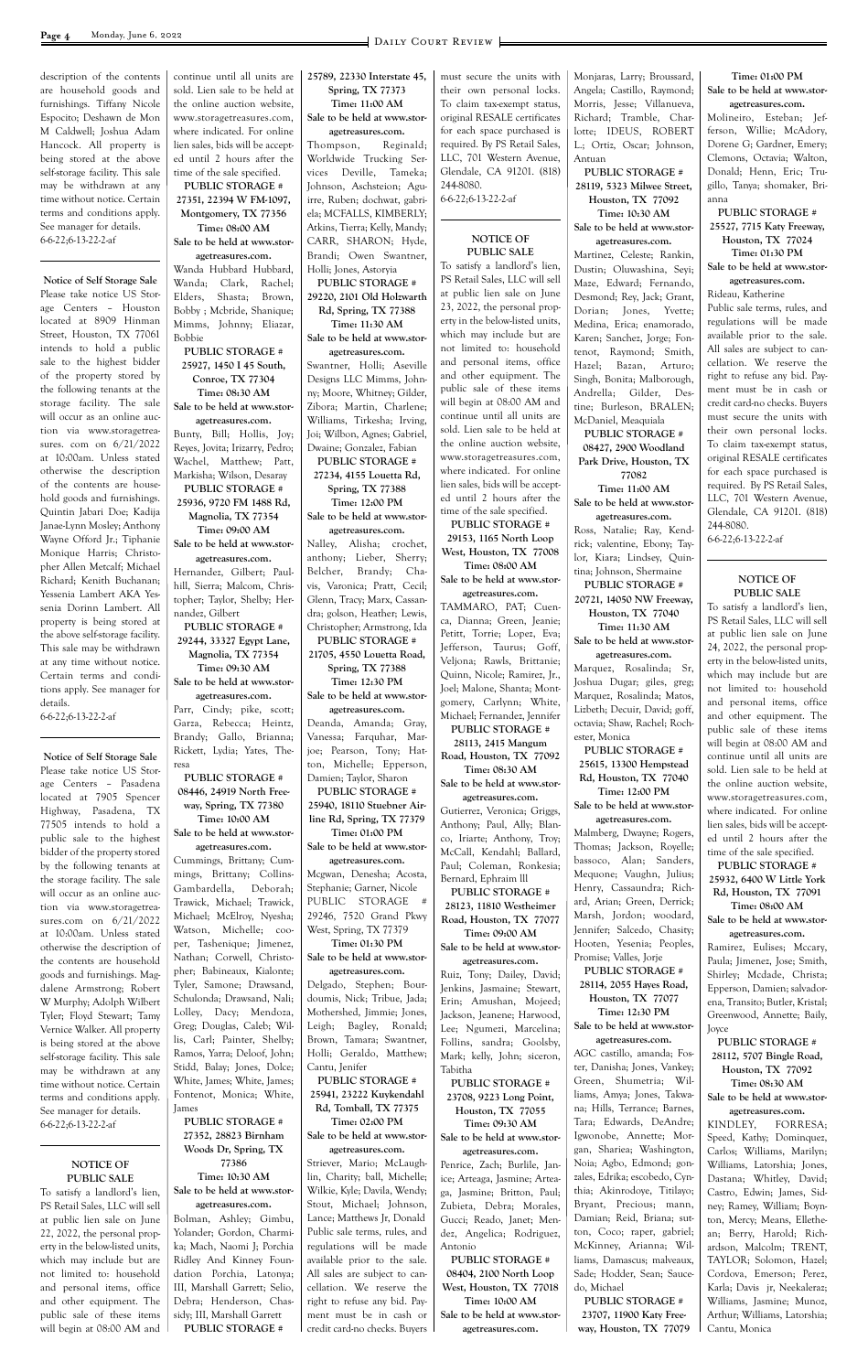#### **Page 5** DAILY COURT REVIEW

**PUBLIC STORAGE # 21191, 5685 De Soto Drive, Houston, TX 77091 Time: 09:00 AM Sale to be held at www.stor-**

**agetreasures.com.**

Smith, Briana; Stewart, Ralph; Lee, Shiloh; Reed, Kearrious; Gould, Marquita; Edmond, Brittiany; briscoe, james; Hawkins, Robert; Hyder, Sharon; Lee, Lavesha; McQueen, Jennifer; Robertson Jr., Robert; Ware, David; matthews, Dandre; Galbert, Tonnie; Woods, Orlando

**PUBLIC STORAGE # 26412, 9576 Cypress Creek Pkwy, Houston, TX 77070 Time: 09:30 AM Sale to be held at www.stor-**

**agetreasures.com.** Barnwell, Edward; White, Jennifer; Johnson, Jessica; Selbo, Brandy; ramirez, Joshua; Shepherd, Latonya; Haynes, Shania; Cooke, Jewel; Womack, Craig; Dyer, Traneshia; Wade, Deverek; Wade, Deverek; Ramey, Mellicent; mendoza, Jesus; Akinbile, Tonya; Johnson, Bernard; Charles, Laponza; Cyrus, Marlon; Todd, Tekell; Bradley, Phoenix

**PUBLIC STORAGE # 20914, 9811 North Freeway, Houston, TX 77037 Time: 10:00 AM**

**Sale to be held at www.storagetreasures.com.**

Stewart, Latavia; Watkins, Masandrea; Silva, Robert; Laird, Demarris F; Garcia, Ana; Garcia, Jo Angel; Watkins, Masandrea; Colbert, Damian; Steadman, Quinta; Daniel, Jesus; Harris, Sedric; Tillmon, Tracy; Carbajal, Roberto; leassear, Jovan; Rios, Jeremiah; ware, Jamie; Sauceda, Celina; Gonzalez, Demetrio; Guevara, Osbaldo; Shinault, Karen; Lopez, Daylin; Hewitt, LaQuana; Roberts, Fellon; Demouy, Roderick; Thompson, Kevin; Jimenez, Jesus; Oladele, Tolulope; Baygent, Willie; Rivera, Jose; Grasse, Angeline; Thompson, Derrick; Livas, Isaac; Ware, Victoria; Trevino, Josey; Williams, Flora; Motley, Anthony

**PUBLIC STORAGE # 24630, 9030 North Freeway, Houston, TX 77037**

**Time: 10:30 AM Sale to be held at www.stor-**

#### **agetreasures.com.**

Avalos, Hector; Culverson, Donyale; Nagle, Mark; Richardson, Donnetrelle; Murphy, Kirby; Dixon, Donald; Gails, Chandra; Richardson, Edith; Moreno, Joseph; Moreno, Leticia; Espinoso, Ramiro; Ayala, Lizzette; Frederick, Shena; Roberts, Lee; Joyce, Guavyn; Obregon, Leah; Thompson, Kiara; Golden, Latasha; Vega, Ana; Gilliard, Shanda; sturns, Destiny; Davis, Michael; Brooks, Jerome; Williams, Erica; Barnaby, Desirae; Tyler, Jeramy; Cuellar-Palacios, Desire; Martin, Krystal; Hart, Sherineka; Walker, Maude **PUBLIC STORAGE #** 

**28116, 2510 Cypress Creek Pkwy, Houston, TX 77068 Time: 11:00 AM**

**Sale to be held at www.storagetreasures.com.**

Jones, Katarus; Miller, Johnathan; Cruz, Cowana Santa; Looney, Silky; Henderson, Ruby; Henderson, Ruby; Langford, Charity; Bradley, Tanay; Cuesta, Knvokuzntsk; Griffin, ShaDonna; HILL, VANESSA; Ruiz, Labrita; Young, Edward

**PUBLIC STORAGE # 27283, 10944 Millridge North Drive, Houston, TX 77070**

**Time: 11:30 AM Sale to be held at www.stor-**

**agetreasures.com.** myres, Telvin; Leach, Charles; Mills, Tameca; Reyes, Alexander; johnson, Nadia; Clark, Zariah; Graham, Nicole; Lonon, Danarious; Hernandez, Antonio; Nguyen, Lien

**PUBLIC STORAGE # 08487, 4330 Cypress Creek Pkwy, Houston, TX 77068**

**Time: 12:00 PM Sale to be held at www.stor-**

**agetreasures.com.** Ashley Maree Collection

Warren, Ashley; neal, danesiah; Mullins, Jacob; Washington, Carlos; polk, Justin; Collins, Ciola; Johnson, Lishae

**PUBLIC STORAGE # 25933, 11555 Louetta Rd, Houston, TX 77070**

**Time: 12:30 PM Sale to be held at www.stor-**

**agetreasures.com.** Clark, Joshua; Davis, Marcus; Bennett, Kedrick; Clark, Joshua; moore, Lee; Compton, Jonathan; Gant, Kieodrick; Carrillo, Angela; Nolan, Fred; Thurman, Sha-Nova

**PUBLIC STORAGE # 21007, 14451 State Highway 249, Houston, TX 77086**

**Time: 01:00 PM Sale to be held at www.stor-**

**agetreasures.com.**

Medrano, Jennifer; singh, Prabhjot; Douglas, Mentheola; Reed, Keuchie; Idrogo, Roxanne; Adams, Will; Lewis, Derek; Allen, Tangela; Greer, Monique; Lyles, Justin; Ochocinski, Heather; Collins, Semitra; Payless Services HVAC Ferry, Karl **PUBLIC STORAGE # 21717, 12670 Veterans Memorial Drive, Houston, TX 77014 Time: 01:30 PM Sale to be held at www.storagetreasures.com.** Gatlin, Aubrey; Carcamo, Jesy; Moorer, Regina; Reid, Jada; Anderson, Martise; WILSON, ROBYN; Gray, Ladonta; Dunham, Darrien; jones, Kelvin; Starr, Anne; Bradford, Temika; Williams, Chad; Breckenridge, Michael **PUBLIC STORAGE # 25934, 15340 Kuykendahl Rd, Houston, TX 77090 Time: 02:00 PM Sale to be held at www.storagetreasures.com.** Richardson, Alan; Berniard, Tanisha; Thomas, Ms. Willie Mae; Scales, Reginald; Lincoln, John; Thomas, Jessie; Coffey, Rhea; Hayes, Deandre

**PUBLIC STORAGE # 26575, 13201 Spring Cypress Rd, Cypress, TX 77429**

**Time: 02:30 PM Sale to be held at www.storagetreasures.com.**

Schneider, Amy; Sheltz, Joshua

Public sale terms, rules, and regulations will be made available prior to the sale. All sales are subject to cancellation. We reserve the right to refuse any bid. Payment must be in cash or credit card-no checks. Buyers must secure the units with their own personal locks. To claim tax-exempt status, original RESALE certificates for each space purchased is required. By PS Retail Sales, LLC, 701 Western Avenue, Glendale, CA 91201. (818) 244-8080.

#### **Notice to Creditors**

6-6-22;6-13-22-2-af

#### **NOTICE OF PUBLIC SALE**

To satisfy a landlord's lien, PS Retail Sales, LLC will sell at public lien sale on June 21, 2022, the personal property in the below-listed units, which may include but are not limited to: household and personal items, office and other equipment. The public sale of these items will begin at 08:00 AM and continue until all units are sold. Lien sale to be held at the online auction website, www.storagetreasures.com, where indicated. For online lien sales, bids will be accepted until 2 hours after the time of the sale specified.

**PUBLIC STORAGE # 29250, 27214 Highway 290, Cypress, TX 77433**

**Time: 08:00 AM Sale to be held at www.stor-**

**agetreasures.com.** Zuniga, Kevin; Haynes, Brandi; Wynn, Eric; scott, Sandra; Solis, Christina; Samuels, Darlene; Thompson, Stephen; Yanes, Tkeyha; Oluoch, Daissy; Woods, lashan; Zamora, Jessica

**PUBLIC STORAGE # 27235, 8300 Fry Rd, Cypress, TX 77433 Time: 08:30 AM Sale to be held at www.storagetreasures.com.** Ozaine, Kim; Enriquez, Nelda; Maldonado, Rosa; thigpen, matthew; Thompson, Janis; Brooks, Angela; Flowers, Jameela; pratt,

Melissa

**PUBLIC STORAGE # 29247, 21831 Clay Rd, Katy, TX 77449 Time: 09:00 AM Sale to be held at www.storagetreasures.com.** Douglas, Kisha; green, otterway; Grays, Donald; Lewis, Carol; Prestige Temp Staffing, LLC Perez, Karen; Roberts, Steven; Jones, Jenesha; Hernandez, Dimas; Graves, Harolyn; Crain, Charles; Gulley, Georgette **PUBLIC STORAGE** 

**# 25931, 5825 Barker Cypress, Houston, TX 77084 Time: 09:30 AM**

**Sale to be held at www.storagetreasures.com.**

Brazle, Marcus; Perez, Juanita; Luna, Celeste; Nguyen, Paul; KIRKUS, KIM; Johnson, Ernest; Guzman, Oscar; Harrison, Walter; Harnen, Anastacia; Opara-Eke, Douglas; Leguizamon, Gustavo; Leguizamon, Gustavo; Mobley, Bertis; Dalcour, Yumekia

**PUBLIC STORAGE # 25889, 8001 Barker Cypress Road, Cypress, TX** 

**77433 Time: 10:00 AM Sale to be held at www.storagetreasures.com.**

Roberts, Caitlin; Pipkins, Justin; Privett, Mitzi; johnson, Michael; Tudmon, Cedric; Roberts, Kavonya; Roberts, Kavonya

**PUBLIC STORAGE # 28118, 16303 Loch Katrine Lane, Houston, TX 77084 Time: 10:30 AM**

**Sale to be held at www.storagetreasures.com.**

Green, Lorita; sandwick, theresa; Ayers, DiMaggio; Ayers, DiMaggio; Magby, Clifford; castro, miguel; emerson, Datrianna; angel, juan; Washington, Tasha; bimbo, robert; Brown-Gordon, Eleanor; Hall, Garet **PUBLIC STORAGE #** 

**25935, 18106 Northwest Freeway, Jersey Village, TX 77065**

**Time: 11:00 AM Sale to be held at www.stor-**

**agetreasures.com.** Washington, Jennifer; Henley, Josh; Lozano, Nicholas;

Folling, Sarah; Venegas, Fer-

nando **PUBLIC STORAGE # 28103, 5460 Addicks Satsuma Road, Houston, TX 77084 Time: 11:30 AM Sale to be held at www.stor-**

**agetreasures.com.** Palencia, Francisco; Jackson, Ruby; alley, sarane; QUACH, SUSAN; Fisher, Troy

**PUBLIC STORAGE # 27197, 17114 Clay Rd, Houston, TX 77084 Time: 12:00 PM Sale to be held at www.storagetreasures.com.** Cruz, Thomas; Ray, Amanda; Soriano, Reynaldo; gardner, james; Morales, Williams; Irvin, Lillian; Donatto, Courtneye; Tillman, Jeniece; Latson, Craig; Valdez, Irma; hardy, Brandeshaus; Richard, Danielle **PUBLIC STORAGE # 27237, 23155 Morton Ranch Rd, Katy, TX 77449 Time: 12:30 PM Sale to be held at www.storagetreasures.com.** Maduro, Jalahni; Batey, Kelley; Magee, Tracee; Rowland, Yvonne; Stuard, Carlesha; Pare, Tori **PUBLIC STORAGE** 

**# 29248, 9102 Fry Rd, Cypress, TX 77433 Time: 01:00 PM**

**Sale to be held at www.storagetreasures.com.**

Taylor, Ayana; Frazer, Bryan; lee, Kathy; Bennett, Sara; Mcelroy, Rodrick; Ford, Coty; Frazer, Bryan; Quezada, Richard; Wilson, Joannell; Degolyer, Charlee; Wilson, Joannell; Johnson, Lashay; Degolyer, Debra; Gustavo, Ramos; Blackshear, Derwin; lassetter, keisha; Harper, Mytisha TeaAnne **PUBLIC STORAGE #** 

**20418, 6456 Highway 6 North, Houston, TX 77084**

**Time: 01:30 PM Sale to be held at www.stor-**

**agetreasures.com.** Picazo, Eva; Beago, Maristell; Tolbert, Jeremy; Chapman, Antwone; Rodriguez, Jynifer **PUBLIC STORAGE # 27236, 12906 Fry Rd, Cypress, TX 77433**

**Time: 02:00 PM Sale to be held at www.storagetreasures.com.**

Allen, Jalin; Collins, Alina; mejia, Alberto

Public sale terms, rules, and regulations will be made available prior to the sale. All sales are subject to cancellation. We reserve the right to refuse any bid. Payment must be in cash or credit card-no checks. Buyers must secure the units with their own personal locks. To claim tax-exempt status, original RESALE certificates for each space purchased is required. By PS Retail Sales, LLC, 701 Western Avenue, Glendale, CA 91201. (818) 244-8080. 6-6-22;6-13-22-2-af

#### **NOTICE TO CREDITORS No. 22-42940-P**

 On the 2nd day of June, 2022, Letters Testamentary upon the Estate of Ruby M. Withers, Deceased were issued to Robin Gail Winegar, Independent Executor by the Probate Court No. Two of Montgomery County, Texas, in cause number 22-42940-P pending upon the docket of said Court. All persons having claims against said Estate are hereby required to present them within the time prescribed by law at the address shown below. The name where claims may be sent is Jay V. Knighton II, whose address is 2202 Timberloch Place, Suite 250, The Woodlands, Texas 77380, Telephone: 281-681-3004, Fax: 281-681- 3007, /s/ Jay V. Knighton II, TX Bar Number: 24041266 **NOTICE TO CREDITORS No. 504,780** On the 1st day of June,

2022, Letters Testamentary upon the Estate of JOHNIE R. HALL, Deceased were issued to JACQUELINE H. TATE, Independent Executor by the Probate Court #2 of Harris County, Texas, in cause number 504780 pending upon the docket of said Court. All persons having claims against said Estate are hereby required to present them within the time prescribed by law at the address shown below. The name where claims may be sent is JAMI R. CARLISLE, whose address is 8900 Eastloch Drive, Building 145, Spring, Texas 77379, Telephone: 832-761-5107, Fax: 832-442-5596, /s/ JAMI R. CARLISLE, TX Bar Number: 24109689

#### **NOTICE TO CREDITORS No. 503,250**

 On the 31st day of May, 2022, Letters Testamentary upon the Estate of Nancy Ray Purvis Scanland, Deceased were issued to Cynthia Ann Scanland, Independent Executrix by the Probate Court #4 of Harris County, Texas, in cause number 503,250 pending upon the docket of said Court. All persons having claims against said Estate are hereby required to present them within the time prescribed by law at the address shown below. The name where claims may be sent is Brittany Sloan, whose address is 26418 Oak Ridge Drive, Telephone: (936) 206- 3628, Fax: (832) 442-7147, /s/ Brittany Sloan, TX Bar Number: 24088423

#### **NOTICE TO CREDITORS No. 504,389**

 On the 25th day of May, 2022, Letters Testamentary upon the Estate of Glen Eyrie Camille Bloom aka Glen Eyrie Camille Stringer Bloom aka Camille S. Bloom aka Camille Stringer Bloom, Deceased, were issued to Jennifer Elizabeth Bloom, Independent Executor by the Probate Court #2 of Harris County, Texas, in cause number 504,389 pending upon the docket of said Court. All persons having claims against said Estate are hereby required to present them within the time prescribed by law at the address shown below. The name where claims may be sent is Kevin T. Horner, whose address is 1770 St. James Place, Suite 412, Houston, Texas 77056, Telephone: 713 522-9220, Fax: 713 522-9633, /s/ Kevin T. Horner, TX Bar Number: 24110978

> **NOTICE TO CREDITORS No. 504,389** On the 25th day of May,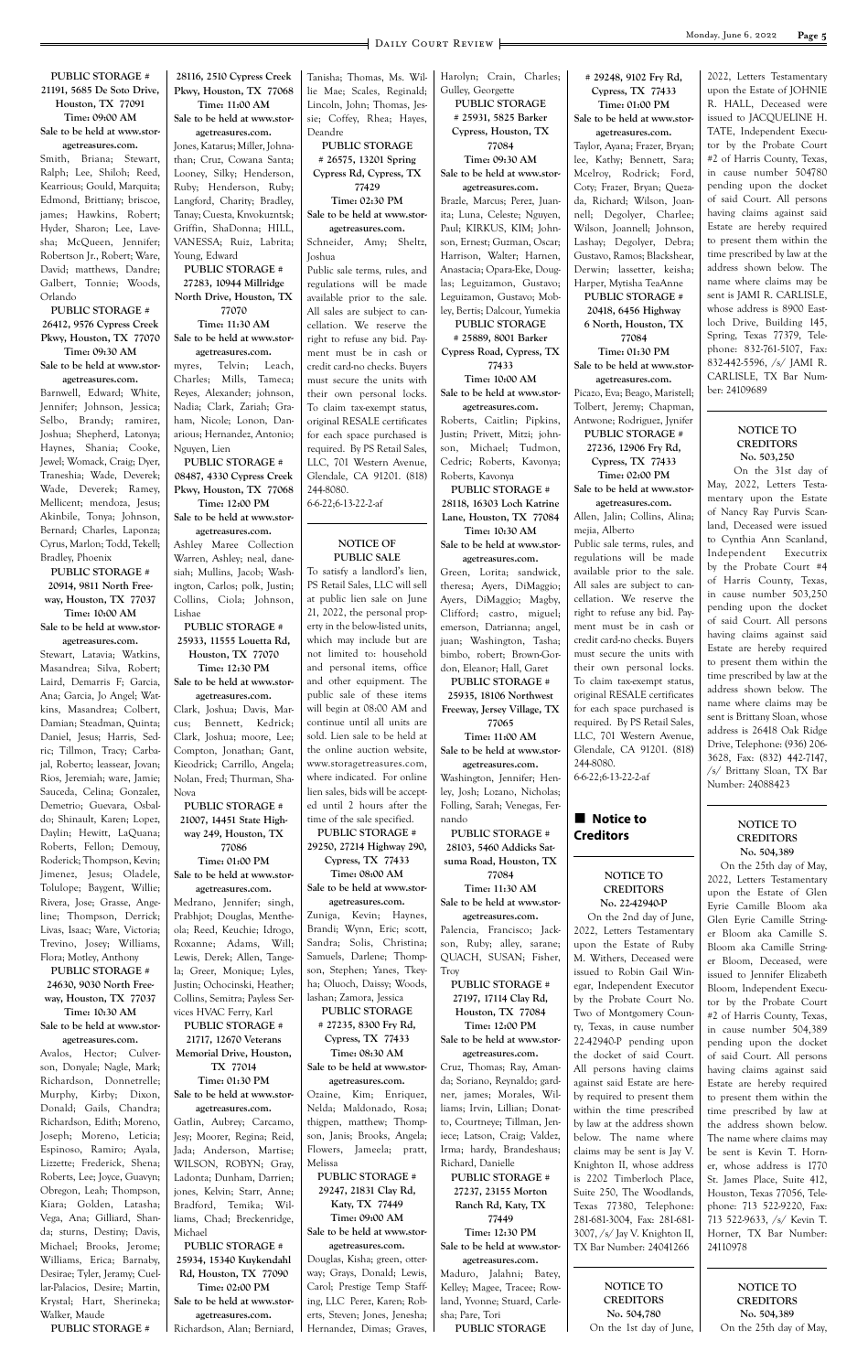2022, Letters Testamentary upon the Estate of Glen Eyrie Camille Bloom aka Glen Eyrie Camille Stringer Bloom aka Camille S. Bloom aka Camille Stringer Bloom, Deceased, were issued to Jennifer Elizabeth Bloom, Independent Executor by the Probate Court #2 of Harris County, Texas, in cause number 504,389 pending upon the docket of said Court. All persons having claims against said Estate are hereby required to present them within the time prescribed by law at the address shown below. The name where claims may be sent is Kevin T. Horner, whose address is 1770 St. James Place, Suite 412, Houston, Texas 77056, Telephone: 713 522-9220, Fax: 713 522-9633, /s/ Kevin T. Horner, TX Bar Number: 24110978

> **NOTICE TO CREDITORS No. P22-018**

 On the 9th day of May, 2022, Letters Of Administration upon the Estate of Raeford Craig Lackey, Deceased were issued to Sharon Lackey, Independent Administrator by the PCounty Court at Law of Waller County, Texas, in cause number P22-018 pending upon the docket of said Court. All persons having claims against said Estate are hereby required to present them within the time prescribed by law at the address shown below. The name where claims may be sent is Corinne Vahalik, whose address is PO Box 730, Brookshire, Texas 77423, Telephone: 2813752244, Fax: 2819343022, /s/ Corinne Vahalik, TX Bar Number: 24058992

#### **NOTICE TO CREDITORS No. 502,875**

 On the 25th day of April 2022, Letters Of Administration upon the Estate of Carol Ruth Traub, Deceased were issued to Elaine M. Renola, Independent Administrator

with Will Annexed by the Probate Court #3 of Harris County, Texas, in cause number 502,875 pending upon the docket of said Court. All persons having claims against said Estate are hereby required to present them within the time prescribed by law at the address shown below. The name where claims may be sent is Mitzi D. Rivero, whose address is 11767 Katy Freeway, Suite 990, Houston, Texas 77079, Telephone: 832-327-1180, Fax: 832-327- 8504, /s/ Mitzi D. Rivero, TX Bar Number: 24040789

> **NOTICE TO CREDITORS No. 503,907**

 On the 10th day of May, 2022, Letters Testamentary upon the Estate of William Garland Johnson, Deceased were issued to Ricardo Palomo, Independent Executor by the Probate Court #4 of Harris County, Texas, in cause number 503,907 pending upon the docket of said Court. All persons having claims against said Estate are hereby required to present them within the time prescribed by law at the address shown below. The name where claims may be sent is Dwane L. Todd, whose address is 405 main suite 602, Telephone: (713) 965-0658, Fax: 713-224-3111, /s/ Dwane L. Todd, TX Bar Number: 20094200

#### **NOTICE TO CREDITORS No. 503,655**

 On the 25th day of May, 2022, Letters Testamentary upon the Estate of Robert E. Priest, Deceased were issued to Terry Lea Priest, Independent Executor by the Probate Court #2 of Harris County, Texas, in cause number 503,655 pending upon the docket of said Court. All persons having claims against said Estate are hereby required to present them within the time prescribed by law at the address shown below. The name where claims may be sent is Sharon C. Stodghill, whose address is 952 Echo Lane, Suite 330, Houston, Texas 77024, Telephone: (713) 464-6412, Fax: (713) 827-7483, /s/ Sharon C. Stodghill, TX Bar Number: 00785058

#### **NOTICE TO CREDITORS No. 502,324**

 On the 31st day of May, 2022, Letters Testamentary upon the Estate of Bessie M. Kline, Deceased were issued to Sylvia L. Montgomery, Independent Executrix by the Probate Court #3 of Harris County, Texas, in cause number 502,324 pending upon the docket of said Court. All persons having claims against said Estate are hereby required to present them within the time prescribed by law at the address shown below. The name where claims may be sent is Cynthia M. Hatchett, whose address is 11200 Broadway, Ste. 2743, Pearland, TX 77584, Telephone: 281-795-6827, Fax: +1-844- 463-5297, /s/ Cynthia M. Hatchett, TX Bar Number: 09177320

**NOTICE TO CREDITORS No. 488,095** On the March 15, 2022, Letters Of Independent Administration upon the Estate of STEPHANIE KAY BURKE, Deceased were issued to

JEFFREY S. BURKE, Independent Administrator by the Probate Court #2 of Harris County, Texas, in cause number 488,095 pending upon the docket of said Court. All persons having claims against said Estate are hereby required to present them within the time prescribed by law at the address shown below. The name where claims may be sent is Helen Edwards, Esq., whose address is 4901 Spicewood Springs Road, Suite 100, Austin, Texas 78759, /s/ Helen Edwards, Esq.

#### **NOTICE TO CREDITORS No. 441,982**

 On the 16th day of May, 2022, Letters Of Administration upon the Estate of Ray Floyd Wilson, Deceased were issued to Kenna M. Seiler, Dependent Administrator by the Probate Court #2 of Harris County, Texas, in cause number 441,982 pending upon the docket of said Court. All persons having claims against said Estate are hereby required to present them within the time prescribed by law at the address shown below. The name where claims may be sent is Kenna M. Seiler, whose address is 2700 Research Forest Drive, Suite 100, The Woodlands, Texas 77381, Telephone: 281-419- 7770, Fax: 281-419-7791, /s/ Kenna M. Seiler, TX Bar Number: 13944250

#### **NOTICE TO CREDITORS No. 22-42739-P**

 On the 24th day of May 2022, Letters Testamentary upon the Estate of ROY McCOY, JR., Deceased, were issued to DEREK SCOTT McCOY and ROBERT EVERETT McCOY as Independent Co-Executors by the County Court at Law No. 2 of Montgomery County, Texas, in Cause No. 22-42739-P pending upon the docket of said Court. All persons having claims against said Estate are hereby required to present them within the time prescribed by law at the address shown below. The name where claims may be sent is Christina A. Schuler whose address is Beck & Associates, PLLC, 14550 Torrey Chase Blvd., Ste. 150, Houston, TX 77014. /s/ Christina A. Schuler, Attorney for Co-Executors.

**NOTICE TO CREDITORS No. 22-42736-P** On the 2nd day of June, 2022, Letters Testamentary upon the Estate of Steven Christopher Mayer, Deceased were issued to Robin White Mayer, Independent Executor by the County Court at Law #2 of

Montgomery County, Texas, in cause number 22-42736-P pending upon the docket of said Court. All persons having claims against said Estate are hereby required to present them within the time prescribed by law at the address shown below. The name where claims may be sent is John Stephen Green, whose address is 101 West Phillips Street, Suite B, Telephone: 9364414222, Fax: 936-756-4226, /s/ John Stephen Green, TX Bar Number: 08358250

#### **NOTICE TO CREDITORS No. 504,861 Notice of Appointment of Independent Executor**

 Notice is hereby given that on the 13th day of May 2022, Letters Testamentary upon the Estate of John Owen Bush, deceased, were issued to Bonnie Michele Crawford, by the Honorable Judge of Probate Court No. 3 of Harris County, Texas, in Cause No. 504,861, pending upon the docket of said Court. All persons having claims against said Estate are hereby required to present the same within the time prescribed by law to the Attorney for the Independent Executor as follows: Jana Fay Bacarisse, Bacarisse Law PLLC, 1800 Bering Dr., Suite 1050, Houston, Texas 77057. Dated this 6th day of June, 2022. Jana Fay Bacarisse, Attorney for the Independent Executor of the Estate of John Owen Bush, deceased. S.B.T 15649020, Telephone: 713-623-1029, Fax: 713-609-9050, Email: jf@bacarisselaw.com.

#### **NOTICE TO CREDITORS No. 500,567**

 On the 17th day of May, 2022, Letters Testamentary upon the Estate of David Jordan, Deceased were issued to Jennifer Ryan, Independent Executor by the Probate Court #Three (3) of Harris County, Texas, in cause number 500,567 pending upon the docket of said Court. All persons having claims against said Estate are hereby required to present them within the time prescribed by law at the address shown below. The name where claims may be sent is Christopher Burt, whose address is BoyarMiller, 2925 Richmond Avenue, 14th Floor, Houston, Texas 77098, Telephone: 7138507766, Fax: (713) 552- 1758, /s/ Christopher Burt, TX Bar Number: 24068339

**NOTICE TO CREDITORS No. 500,330** On the 5th day of April, 2022, Letters Testamentary upon the Estate of Blanca Pflucker de Zuniga,

Deceased were issued to Fernando Alvaro Zuniga Pflucker, Independent Executor by the Probate Court #2 of Harris County, Texas, in cause number 500,330 pending upon the docket of said Court. All persons having claims against said Estate are hereby required to present them within the time prescribed by law at the address shown below. The name where claims may be sent is Leigh B Meineke, whose address is 2500 Tanglewilde Ste 320, Houston, TX 77063, Telephone: 713- 463-6000, Fax: 713-513- 5352, /s/ Leigh B Meineke, TX Bar Number: 01584600

#### **NOTICE TO CREDITORS No. 503,071**

 On the 4th day of May, 2022, Letters Testamentary upon the Estate of Darla Louise Musgrove, Deceased were issued to Jennifer Owens, Independent Executor by the Probate Court #4 of Harris County, Texas, in cause number 503,071 pending upon the docket of said Court. All persons having claims against said Estate are hereby required to present them within the time prescribed by law at the address shown below. The name where claims may be sent is Lena Cervera, whose address is 13103 FM 1960 Road West, Suite 216, Houston, Texas 77065, Telephone: 713-574-7777, Fax: 866-669-2499, /s/ Lena Cervera, TX Bar Number: 24105585

#### **NOTICE TO CREDITORS No. 22-42974-P**

 On the 2nd day of June, 2022, Letters Testamentary upon the Estate of JOE FRANK HUGON, SR, Deceased were issued to Nicholas A. Dupre, J.D., Independent Executor by the County Court At Law No. 2 of Montgomery County, Texas, in cause number 22-42974-P pending upon the docket of said Court. All persons having claims against said Estate are hereby required to present them within the time prescribed by law at the address shown below. The name where claims may be sent is Nicholas A. Dupre, whose address is 1095 Evergreen Circle, Suite 200, The Woodlands, TX 77380, Telephone: 832-482-4622, Fax: 281-947-3034, /s/ Nicholas A. Dupre, TX Bar Number: 24059701

**NOTICE TO CREDITORS No. 22-CPR-036620** On the 24th day of May, 2022, Letters of Administration upon the Estate of Leroy Johnson, Deceased, were issued to Debra Johnson,

Administrator by the Probate Court # 2 of Fort Bend County, Texas, in cause number 22-CPR-036620 pending upon the docket of said Court. All persons having claims against said Estate are hereby required to present them within the time prescribed by law at the address shown below. The name where claims may be sent is Nichole C. Howard, whose address is 15018 Lakefair Dr., Suite A, Richmond, Texas 77406, Telephone: (346) 702-4344, Fax: (346) 245-8037, Email: nichole@ nhowardlaw.com, TX Bar Number: 24110018, Signature: /s/ Nicole C. Howard

#### **NOTICE TO CREDITORS No. 497,807**

On the 18th day of April, 2022, Letters of Administration upon the Estate of Ramon Arredondo Miranda, Deceased, were issued to Maria D. Arredondo Garcia, Independent Administrator by the Probate Court # 3 of Harris County, Texas, in cause number 497,807 pending upon the docket of said Court.

All persons having claims against said Estate are hereby required to present them within the time prescribed by law at the address shown below. The name where claims may be sent is c/o The Gonzalez Law Group, PLLC, whose address is 7151 Office City Drive, Suite 200, Houston, TX 77087, Telephone: 832-530-4070, Fax: 832-530-4090, Email: probate@gonzalezlawgroup.net, TX Bar Number: 24087601, Signature: Marco Gonzalez

#### **NOTICE TO CREDITORS No. 497,809**

On the 18th day of April, 2022, Letters of Administration upon the Estate of Maria Guadalupe Arredondo, Deceased, were issued to Maria D. Arredondo Garcia, Independent Administrator by the Probate Court # 3 of Harris County, Texas, in cause number 497,809

pending upon the docket of said Court.

All persons having claims against said Estate are hereby required to present them within the time prescribed by law at the address shown below. The name where claims may be sent is c/o The Gonzalez Law Group, PLLC, whose address is 7151 Office City Drive, Suite 200, Houston, TX 77087, Telephone: 832-530-4070, Fax: 832-530-4090, Email: probate@gonzalezlawgroup.net, TX Bar Number: 24087601, Signature: /s/ Marco Gonzalez

**NOTICE TO**

Notices continued on backpage